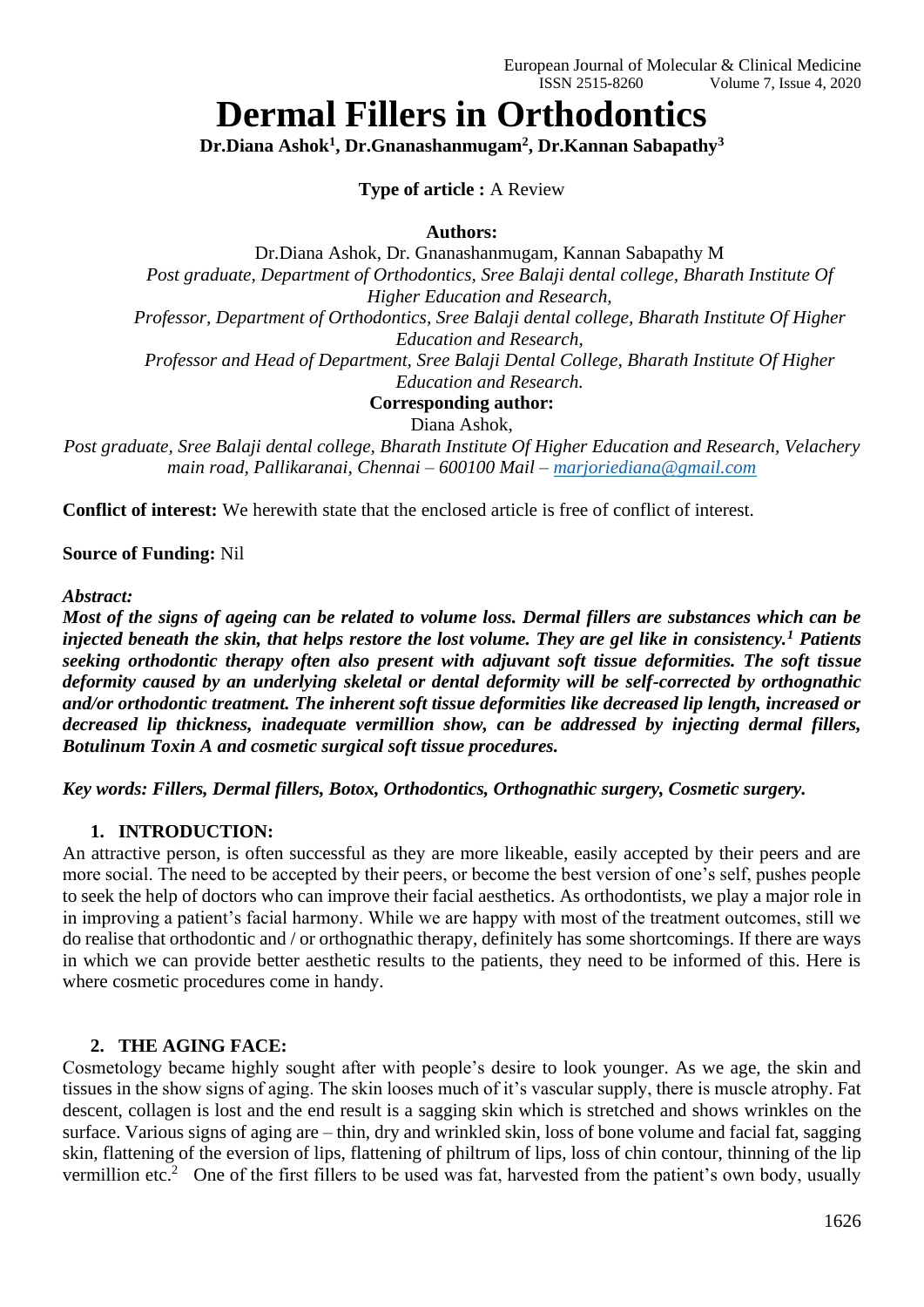the abdominal fat. Many oral and maxillofacial surgeons have reported using abdominal fats to restore the fat loss in the TMJ.

# **3. DERMAL FILLERS:**

Fillers are basically substance which can provide volume to the skin that has lost most of it's natural volume. The fillers can basically be 2 types – biodegradable and synthetics ones. The biodegradable ones are temporary and gets resorbed by the body with time where as the synthetics ones are more permanent ones which the body can't resorb. The dermal fillers are differentiated according to their source and their ability to produce antigenicity. <sup>3</sup> The fillers should be retrievable in case the patients has an adverse reaction to it. If the patient is getting fillers for the first time it is advisable to get biodegradable ones so that the host's reaction can be observed. Unlike Botox, Fillers should not be injected in the muscles.

# **4. HISTORY OF FILLERS:**

The development of safe and biocompatible fillers was a result of years of research. The first ever used filler was Paraffin in 1863<sup>4</sup>, during the civil war. The complications of paraffin such as foreign body granuloma, lead to the use of Autologous fat as filler in 1923.<sup>5</sup> Fat was used to treat diseases like lipodystrophy. In 1961, Liquid silicone was used for breast augmentation but it was banned by FDA  $<sup>6</sup>$  In 1962 Polydimethylsiloxane</sup> (PDMS) was introduced. In 1981, Bovine collagen was the first to be FDA approved for cosmetic injection. In the year 2003, Hyaluronic acid which is even today one of the most popular <sup>7</sup>dermal filler used, was approved by FDA as the first dermal filler. The most common trade names currently available widely across India is Restylane (Galderma), Juvederm and Perlane which are non-animal derived HA.

# **5. INDICATIONS OF DERMAL FILLERS:**

Generally dermal fillers are used for correction of moderate to severe static lines for temporary soft tissue augmentation<sup>8</sup>. There are a few FDA approved indications for the use of fillers. Namely, correction of nasolabial folds often referred to as the 'Smile lines', cheek acne scars, restoration and correction of facial fat loss in people with human immunodeficiency virus(HIV), lip and cheek augmentation, correction of contour deficiencies, increase the volume of the dorsum of the hand. Patients may need more one injection to get the desirable effect.

On the contrary, FDA has denied approvable for the use of dermal filler in breast augmentation, to increase the size of the buttocks ,fullness of the feet, to implant into bone, tendon, ligament or muscle.

# **6. CLASSIFICATION OF FILLERS:**

Dermal fillers are divided based on three factors: material properties, biodegradability and duration of the effect of fillers.<sup>13</sup>

# **Material properties-**

- 1. Autologous : when the material is taken from the same individual's body
- 2. Heterologous :when the material is taken from different species.
- 3. Alloplastic: when non-biological materials are used such as plastic, metal, ceramic.

# **Biodegradability-**

- Biodegradable: products that are able to break down into non harmful substance.
- Non-biodegradable: products that cannot be changed into a natural phase.

# **Duration of the effect-**

- Temporary: the effect is visible for less than 6months.
- Long lasting: the effect is visible for 6 to 24 months.
- Semipermanent: the effect is visible from 2 to 5 years.
- Permanent: the effect that does not fade with time.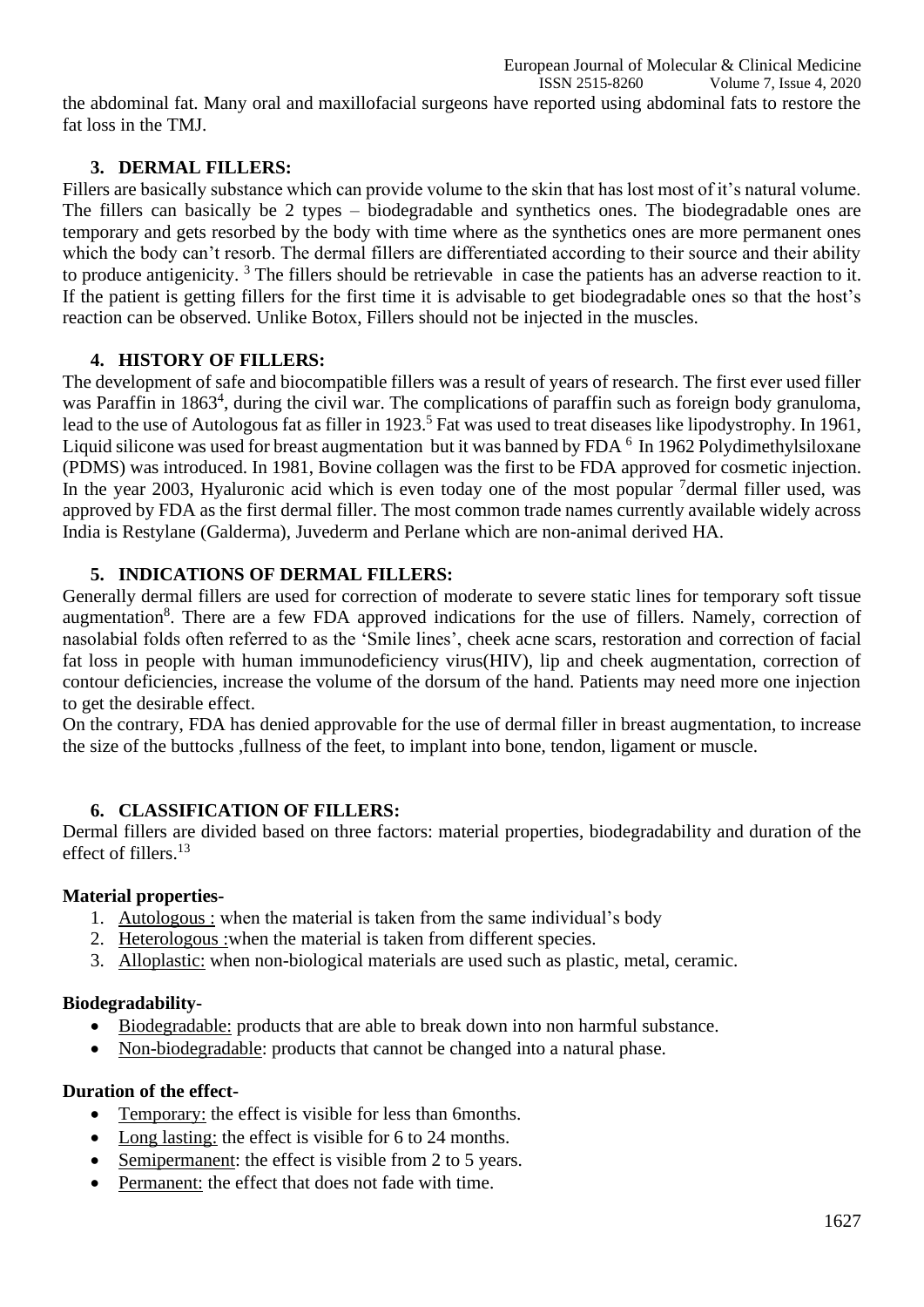#### **4. INJECTION PLANES:**

Dermal fillers should be ideally injected into the fat area. The fat area acts as a natural filler, hence the fatty area are suitable sites for injection. The facial fat is distributed into two planes, namely, superficial fat and deep fat. The superficial plane lies just beneath the skin, whereas the deep plane lies underneath the muscle layer. Results vary depending upon the plane of injection. Injecting into the superficial layer requires a small amount of filler to show visible results since there are only lesser layers to elevate. Whereas, injecting into the deep plane requires a larger amount of filler for visible results on the face. Fillers should be deposited in the correct plane to achieve the apt results hence the injector should take the right plane into consideration.

Injecting into the superficial fat should be at a depth of 3mm and the effect of filler last longer and the amount of filler to deposited is less. A needle or cannula can used to inject in all regions and concentrated results are seen. When injecting into the deep plane the depth is at the level of bone and the effect of filler last for a shorter period of time. Similar to the superficial plane , a needle and canula can be used. It can be injected into the tear trough region and diffuse results are seen.

#### **5. INJECTION TECHNIQUES:**

*Linear threading technique* – the full length of the needle is inserted into the tissues and slowly drawn backwards so the threads of filler are deposited along the fold or wrinkle<sup>9</sup>.

*Serial puncture technique* – multiple injections are placed serially close together along the length of fold so the it forms into a continuous pattern<sup>9</sup>.

*Fanning technique* – at the periphery of the area to be treated the needle is inserted and injected along the line and the direction of the needle is changed and injected along a new line<sup>9</sup>.

*Cross hatching technique* – at the periphery of the area to be treated the needle is inserted using linear threading. Then it is withdrawn and inserted 5-10mm adjacent to the initial injection site and repeated the same way. And this can be repeated at right angles to the original lines<sup>9</sup>.

*Tower technique* – the filler is deposited with a perpendicular approach to the deep plane with gradual taper of product deposition. This technique is commonly used in lateral brows, nasolabial folds, marionette lines , mental region $10$ .

*Intraoral technique* – the volume augmentation site is identified by the intersection of the line that runs from the tragus to the alar cartilage of the nose and the other line from the outer cantus of the eve to the labial commissure. The material is deposited at the upper outer quadrant of the crossing lines.<sup>12</sup>

# **6. FILLERS AND ORTHODONTICS:**

Some mild asymmetry in the lips, may not be corrected by orthodontic or orthognathic treatment alone. It may require the use of fillers to make the lower border or the vermillion border on both side symmetrical.<sup>13</sup> It can also be used to augment the mild deficiencies in the skeletal component that impacts the soft tissue drape over it. For example a mild asymmetry in the angle of the jaw due to the difference in the ramal height, can be enhanced by dermal fillers. To augment the chin, for people who are not interested in a genioplasty, they can be given an option of fillers. Though not a permanent solution, it is still possible to achieve similar effects. For patients who have gummy smile, the use of Botulinum Toxin A can be used to paralyse the upper lip elevators, so that the show of gums on smile is reduced.<sup>14</sup>